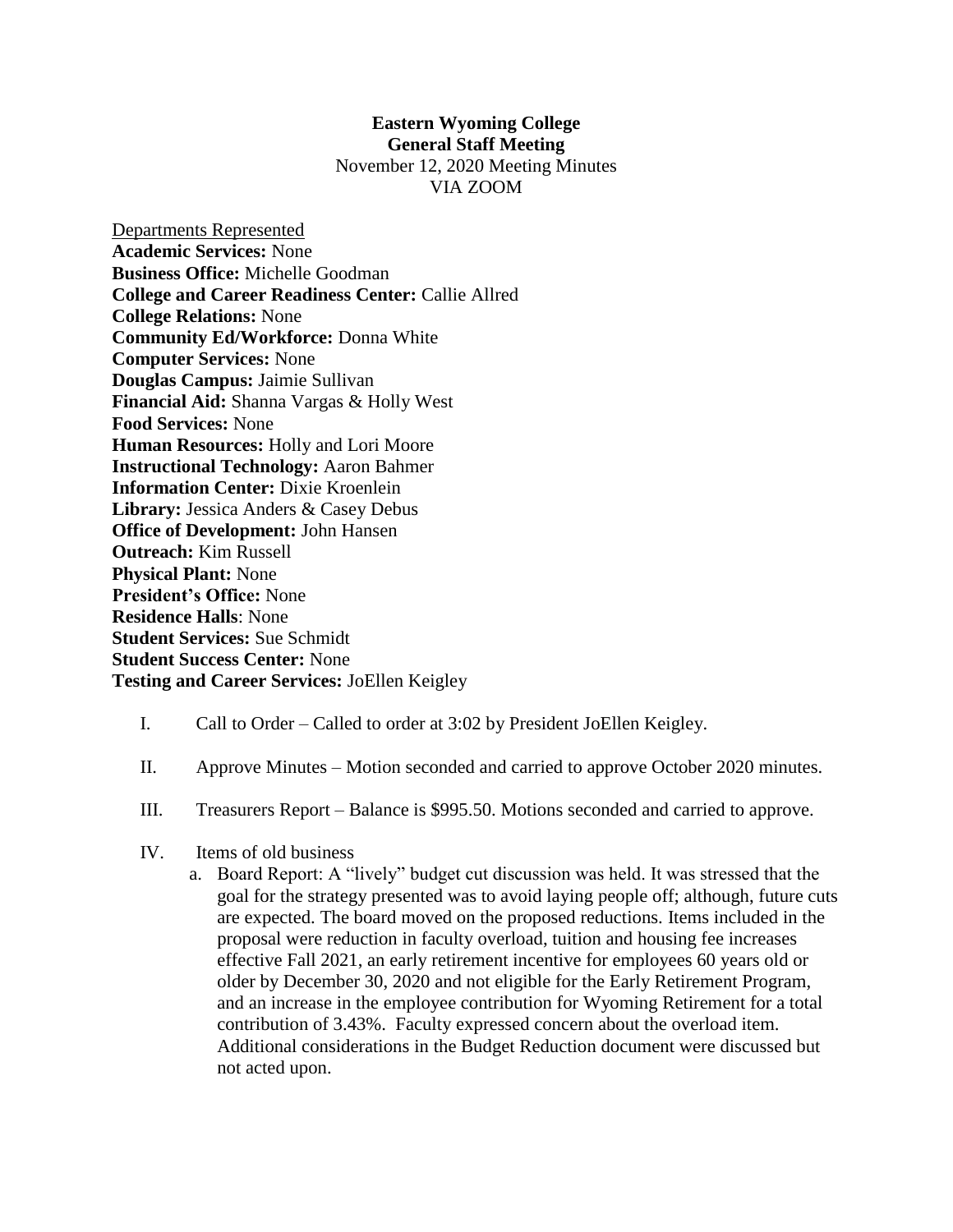- b. Staff Spotlight: November is for Veterans and the plan was to return to spotlighting departments; however, since we will not be here very much, it was suggested that Veterans stay through Dec. and in Jan. the new executive committee be spotlighted, returning to the departments after that.
- c. Elections: nominations are needed for Secretary, VP and Classified Staff. Jamie and Aaron are up for reelection. Holly West agreed to the nomination for classified staff. Nominations were closed and unanimous ballots were cast for Holly West as classified staff, Jamie Sullivan as Treasurer, and Sue Schmidt as Secretary. A VP nomination is still needed.
- d. Wellness Challenge: John and JoEllen will co-lead a workshop featuring Brene Brown and how to live wholeheartedly. A plan will be sent out. The Cribbage Tournament has been postponed until Spring.
- e. Christmas Party: Kim Russell is the chair of a Christmas party. She shared her understanding that given the 50/50 work scheduled it may not be permitted that we congregate. It was suggested that we think outside the box and develop other ideas instead of coming together as a group. It was further suggested we have a gift or ornament exchange. These ideas were discussed. Kim volunteered to organize the Secret Santa gift exchange. The final gift at the end of the Secret Santa Week will be an ornament at the Secret Santa Reveal Party occurring over ZOOM. Donna White volunteered to help Kim with organizing the Secret Santa activity. Details and an Information Form will be sent out and Secret Santa's will be assigned before the Thanksgiving Break so everyone has time to shop. Casey offered to have the Christmas tree erected in the library rather than the auditorium foyer and each office or department add decorations to the tree. All agreed this would be a good idea.
- V. Items of new business
	- a. HLC visit Jo Ellen reminded everyone to participate in the HLC visit by attending the ZOOM meeting for the Criterion sections that they worked on.

## *VI.* Committee reports:

- a. Leadership: college effectiveness focus on assessment data across the college and inform processes. Also discussed budget advisory committee and making sure there is a good mix.
- b. Personnel: None
- c. CLC items: met today; several new courses were approved and several first readings were completed. A list of courses and program changes can be found in the minutes of the CLC meeting, as summarized by JoEllen. There was a conversation about when to change the semester start and/or end date, getting rid of Spring and winter break so that we don't send students home and then have them return infected. Those will be decided further.
- d. Safety: None
- e. Advisory Council for Student Services:
	- i. A mental health contract is being negotiated with PWC for staff and students.